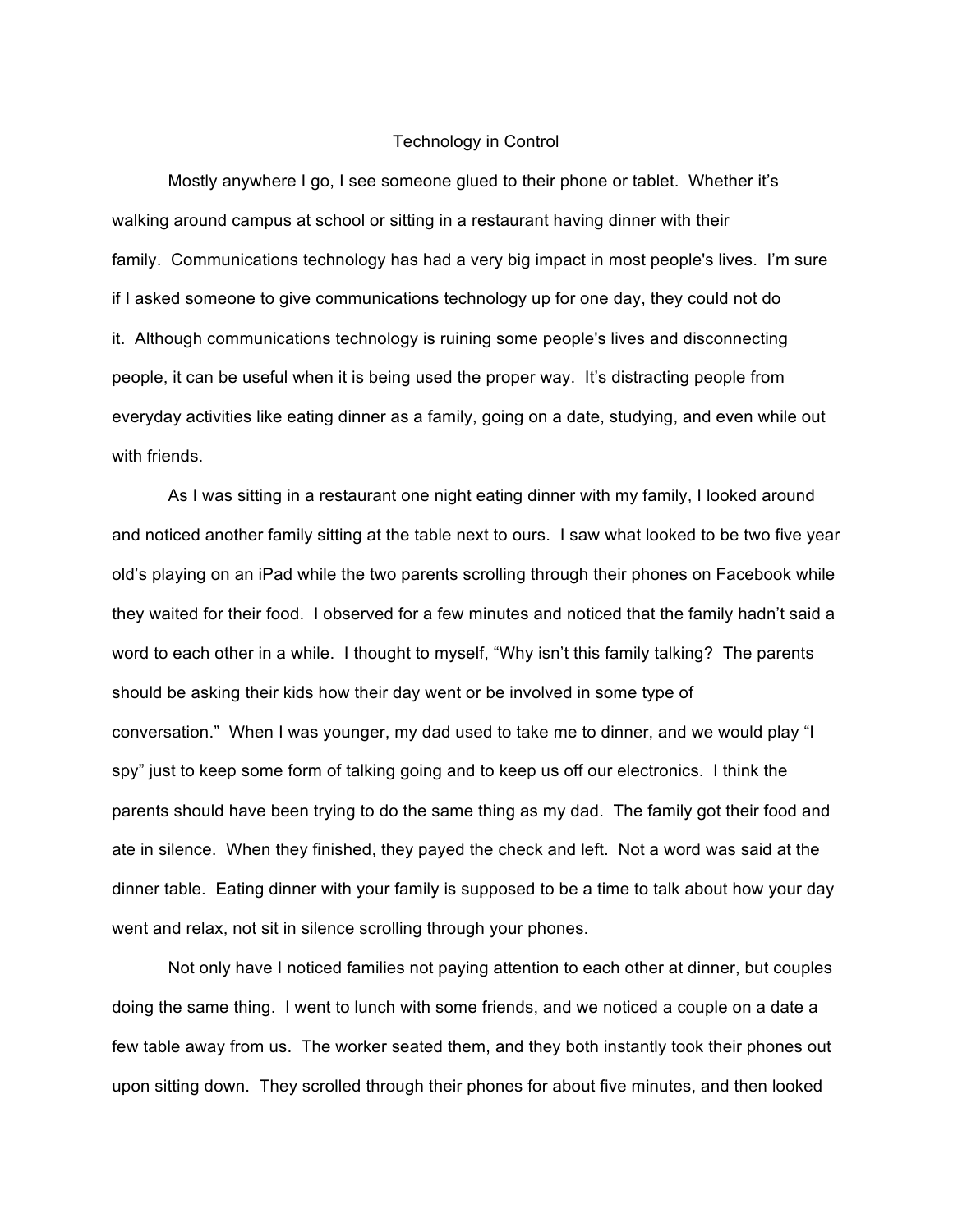through the menu and discussed what they were going to get to eat. The waitress took their order and they went right back to their phones. My friends and I talked about how the couple hadn't even really acknowledged each other for more than five minutes. Their phones seemed to be more important than starting a conversation. They weren't connecting because of the electronics being held right in front of their faces. They both should have put their phones on "Do not disturb" and in their pockets.

Communications technology has seemed to find its way into studying as well. I had about 20 minutes before my next class started so I sat in the library at Sauk to waste time. I noticed a girl, sitting at the table across from me, on her phone. She had all her books and notes laid out like she was trying to study. I thought to myself, "Is she trying to study while scrolling through her phone? All her phone is doing is distracting her." I was so confused because the library isn't supposed to be a place to be social. It's meant for studying, reading, or concentrating in a quiet environment. It occurred to me that this girl's phone seemed to be more important than her school work. I continued to watch her for a few more minutes before she finally put her phone down, except now she kept checking it every couple minutes. I watched her read something in her book and then look up and press the button on her phone to see if she had any notifications. Her phone was a distraction to something that should have been put first. She should have turned her phone off until she was done with her school work.

I've even noticed laptops being a distraction to students getting their school work done. I watched a student try to type a paper, but the games on his laptop were getting in the way. He would type a sentence and then go to the tab with the game on it and play that for five minutes and then go back to typing his paper. As he repeated this for a while, I just thought about how he spent so much time going back and forth between his paper and the game. He was spending more time on the game when he could have been using that time on his paper. Laptops are useful items to have for school, but students need to learn to not abuse them.